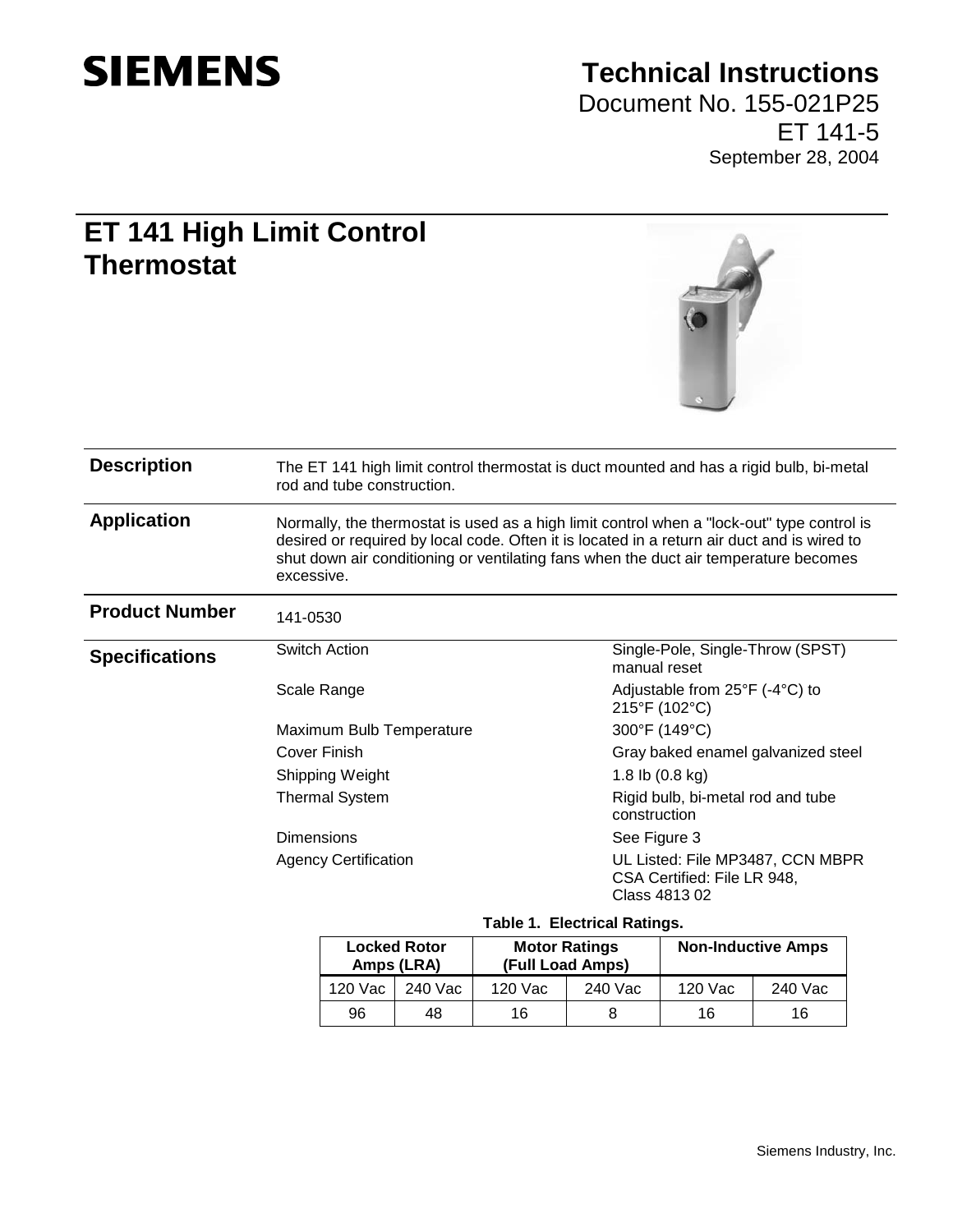| <b>Operation and</b><br><b>Adjustment</b>  | The setpoint adjustment knob (see Figure 2) permits adjustment of the setpoint between<br>25°F and 215°F (-4°C and 101°C).                                                                                                                                                                                                                                                                                |  |  |
|--------------------------------------------|-----------------------------------------------------------------------------------------------------------------------------------------------------------------------------------------------------------------------------------------------------------------------------------------------------------------------------------------------------------------------------------------------------------|--|--|
|                                            | The temperature differential is factory set, non-adjustable, and approximately 20°F<br>(11°C), depending on the rate of temperature change.                                                                                                                                                                                                                                                               |  |  |
|                                            | The standard model includes a knob for setpoint adjustment.                                                                                                                                                                                                                                                                                                                                               |  |  |
| <b>Temperature Setpoint</b><br><b>Stop</b> | The temperature setpoint stop is an integral part of these controls, and is field adjustable.<br>To set the stop, do the following:                                                                                                                                                                                                                                                                       |  |  |
|                                            | Set dial temperature at desired stop.<br>1.                                                                                                                                                                                                                                                                                                                                                               |  |  |
|                                            | 2.<br>Remove control cover.                                                                                                                                                                                                                                                                                                                                                                               |  |  |
|                                            | 3.<br>Loosen the stop screw, slide the screw to the front of the control against the plastic<br>stop behind the dial, and tighten the screw (see Figure 2). Sometimes, an exact stop<br>setting is not possible, and the stop must be set to the closest stop corresponding to<br>the required dial setting.<br>Cutout Stop Bracket<br>With Slot and Screw<br>ETD110R1<br>Setooint<br>Adiustment<br>Screw |  |  |
|                                            | Figure 1. Setpoint Stop Screw.                                                                                                                                                                                                                                                                                                                                                                            |  |  |

**Reset Procedure** Verify that the temperature has dropped to 20°F (11°C) below setpoint. Press the reset lever to reset the unit (closing the circuit).

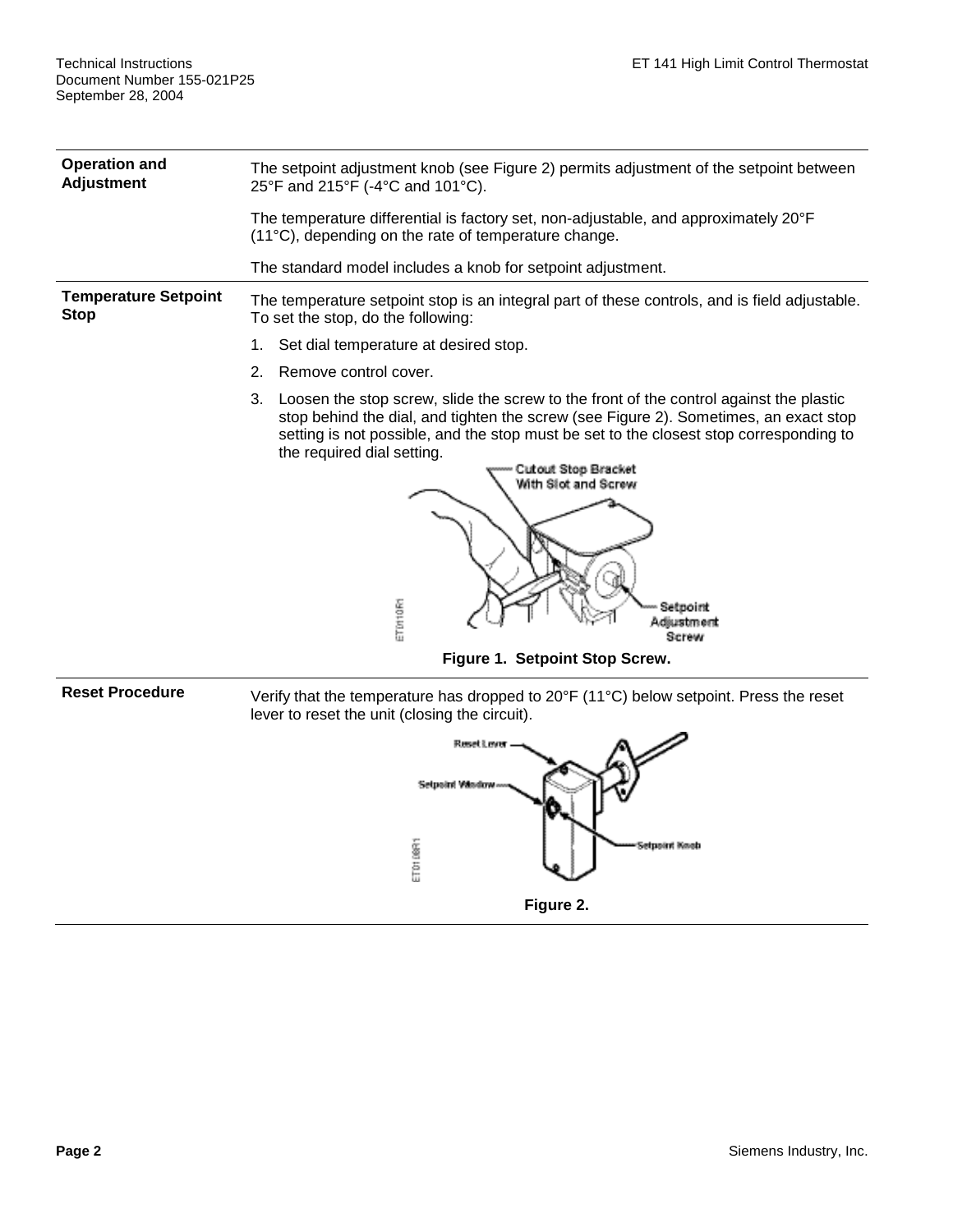| <b>Installation</b> | 1. Select a mounting location for the thermostat in the duct (or plenum). The location<br>must allow the sensing element to measure the average temperature in the duct.                                                                                      |
|---------------------|---------------------------------------------------------------------------------------------------------------------------------------------------------------------------------------------------------------------------------------------------------------|
|                     | 2.<br>Drill (or cut) a 1-3/8 inch hole in the duct at the selected mounting location (see<br>Figure 3).                                                                                                                                                       |
|                     | 3.<br>Using the flange as a template on the duct, mark the location for two #10 $\times$ 1/2" long<br>sheet metal screws.                                                                                                                                     |
|                     | Punch (or drill) both sheet metal screw holes in the duct at the marked locations.<br>4.                                                                                                                                                                      |
|                     | Secure the flange to the duct with the two $\#10 \times 1/2$ " long sheet metal screws<br>5.<br>provided.                                                                                                                                                     |
|                     | Insert the sensing element and sleeve through the flange installed in Step 5 (and into<br>6.<br>the duct).                                                                                                                                                    |
|                     | 7. Secure the thermostat to the flange by screwing the set screw firmly against the<br>sleeve. Do not over-tighten the set screw.                                                                                                                             |
|                     | <b>NOTE:</b><br>Insert the sensing element as far as possible into the air stream without<br>allowing it to contact any object inside the duct. Provide at least 5-3/4 inch<br>(14 cm) clearance between the sensor and any other objects inside the<br>duct. |
|                     | Dough                                                                                                                                                                                                                                                         |
|                     |                                                                                                                                                                                                                                                               |
|                     | Sheet Metal Screw Hels                                                                                                                                                                                                                                        |
|                     | 3/8 in. Hole                                                                                                                                                                                                                                                  |
|                     | <b>Sensing Element</b><br>141-8539                                                                                                                                                                                                                            |
|                     |                                                                                                                                                                                                                                                               |
|                     | Sheet Metal Screw<br>Storeva                                                                                                                                                                                                                                  |
|                     | ET ON DART                                                                                                                                                                                                                                                    |
|                     | Figure 3. Installation.                                                                                                                                                                                                                                       |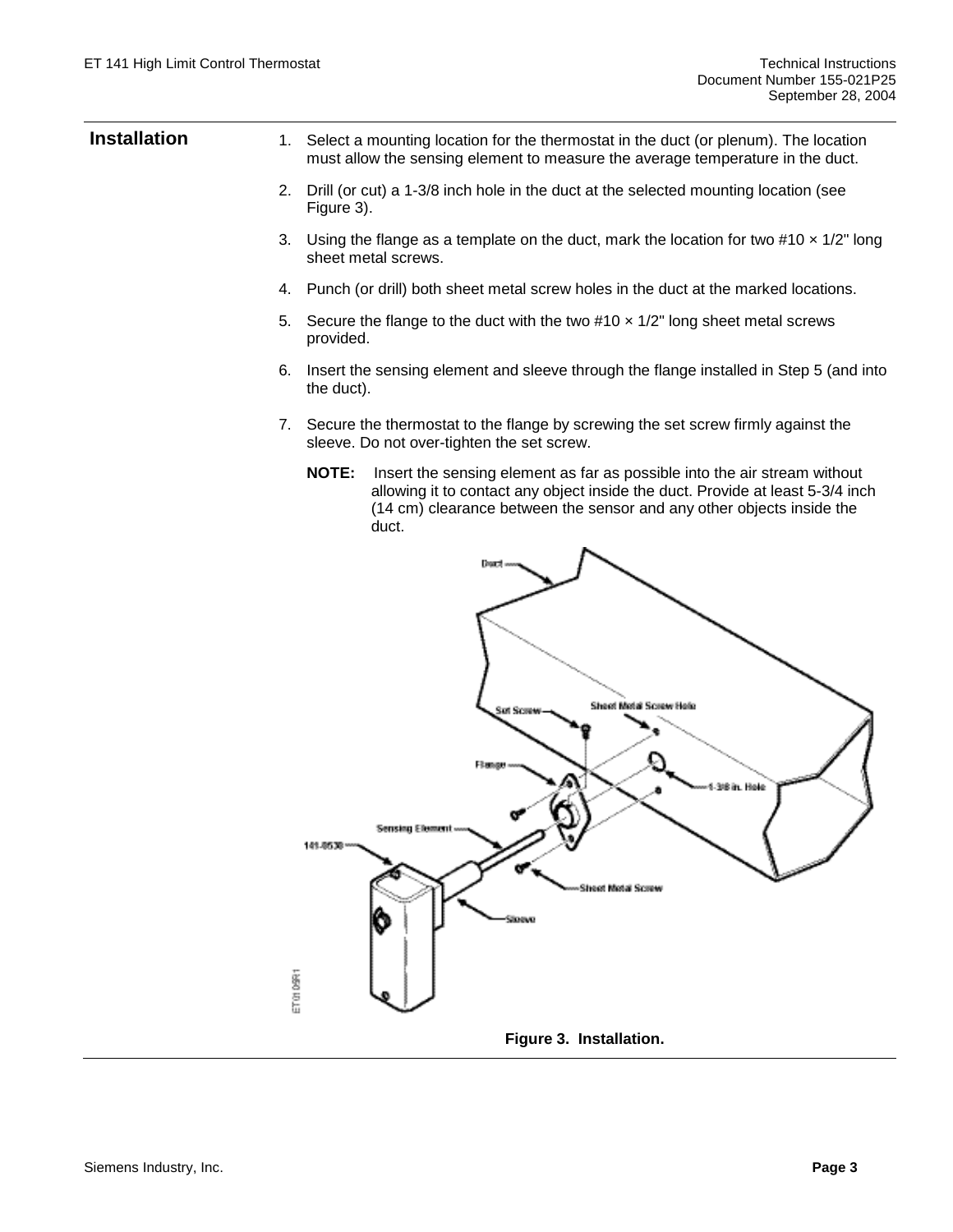**Wiring Diagram** When the temperature increases to above the setpoint, the circuit opens. When the reset **Wiring Diagram** lever is pressed after the sensed temperature decreases to approximately 20F° (11C°) below the setpoint, the circuit closes.

See Figures 4 and 5 for terminal identification and typical wiring connections.

**NOTE:** Only use the terminal screws furnished with the thermostat (#8-32  $\times$ 1/4-inch binder head). Use of other screws will void warranty, may damage switch terminals, and result in improper connections





**Figure 4. Terminal Identification. Figure 5. Typical Wiring Diagram.**

| <b>Checkout</b><br><b>Procedure</b> |    | After installing the thermostat, perform the following procedures. Observe at least three<br>complete operating cycles to verify that all components are functioning properly. If the<br>unit fails to checkout, replace it. |  |  |
|-------------------------------------|----|------------------------------------------------------------------------------------------------------------------------------------------------------------------------------------------------------------------------------|--|--|
| <b>Return Air Applications</b>      | 1. | After completing the installation and wiring procedures, turn on the power to the<br>circuit.                                                                                                                                |  |  |
|                                     |    | 2. Turn the setpoint knob counterclockwise until the thermostat shuts down the system.<br>The thermostat should lock-out.                                                                                                    |  |  |
|                                     |    | The setpoint at shutdown should equal the approximate duct air<br><b>NOTE:</b><br>temperature.                                                                                                                               |  |  |
|                                     |    | Turn the setpoint knob clockwise to the desired setpoint. Nothing should happen.                                                                                                                                             |  |  |
|                                     | 4. | Press the reset lever. The system should restart.                                                                                                                                                                            |  |  |